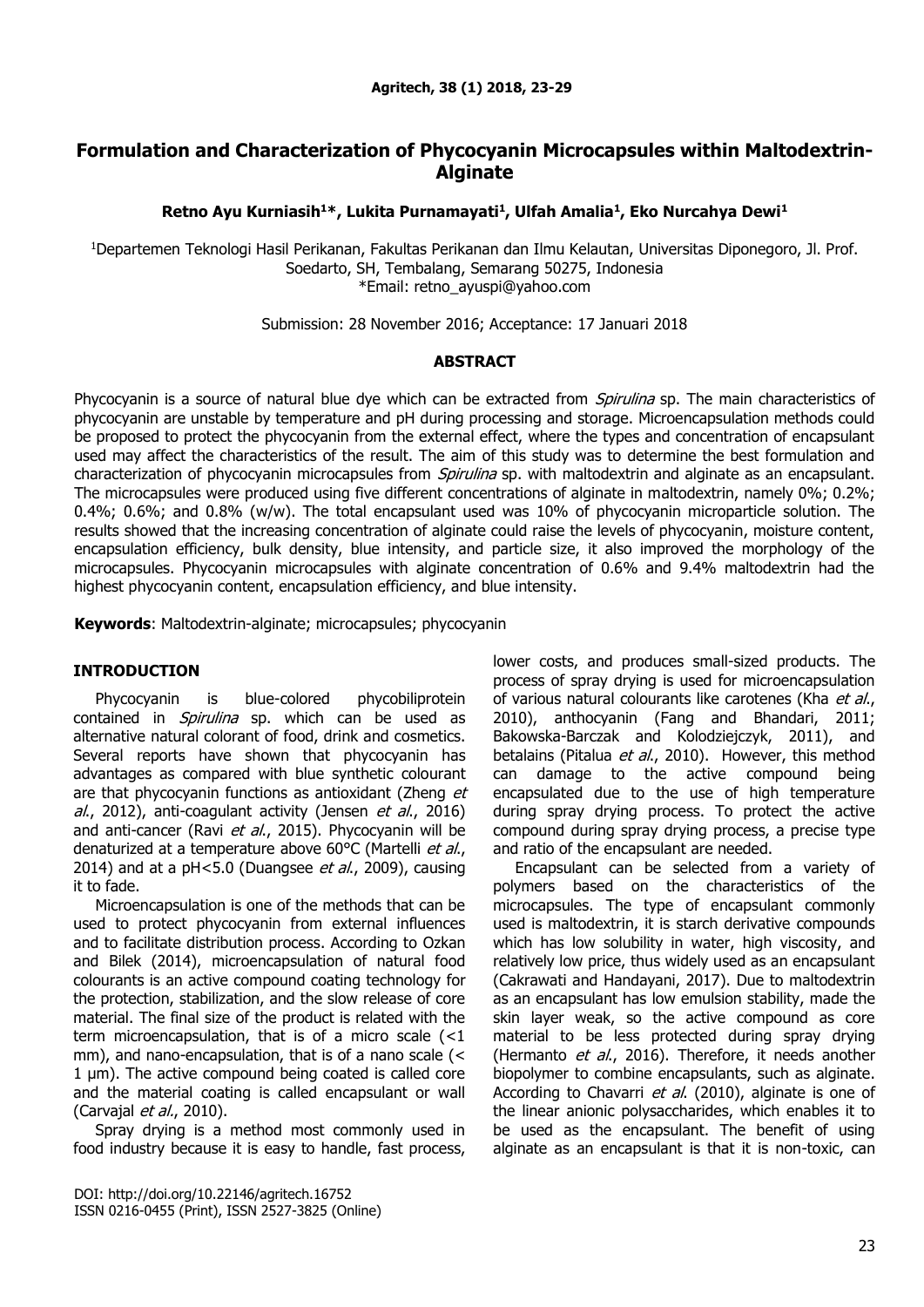develop a strong matrix, is water-soluble, is of low price, and is safe to be consumed. Hadiyanto et al. (2017), the phycocyanin microcapsule is produced by using an extrusion method with alginate as the encapsulant.

Based on the above description, research on phycocyanin microencapsulation using maltodextrin and alginate as an encapsulant by spray drying method needs to be conducted. The objective of this research is to determine the best formulation and characterization of phycocyanin microcapsules with maltodextrin and alginate as an encapsulants. The use of encapsulant with a precise formulation is expected to protect phycocyanin during the spray drying process, thus increasing the functional characteristics of phycocyanin microcapsules.

## **RESEARCH METHOD**

## **Materials**

Phycocyanin used for this research was extracted from dry *Spirulina platensis* (PT Neoalga, Indonesia) using aquadest. The substance used as an encapsulant is maltodextrin (CV Multi Kimia Raya, Indonesia) and sodium alginate (PT Selalu Lancar Maju Karya, Indonesia)

The instruments used in making phycocyanin microcapsules are homogenizer (WiseTis HG-15D, Germany) and spray dryer (Buchi Mini B-290, Switzerland). While the tools used for analysis are spectrophotometer UV-VIS (Shimadzu UV-1280, Japan), chroma meter (Minolta CR-200, Japan), scanning electron microscope (SEM) (Jeol JSM-6510LA, Japan), and particle size analyzer (Malvern Zetasizer Nanoseries Nano ZS ver 6.20, Malvern Instruments Ltd, Malvern, UK).

## **Phycocyanin Microencapsulation**

Phycocyanin was extracted using fresh water 1:100 (wPhycocyanin was extracted using aquadest 1:100 (w/v) with a homogenization speed of 300 rpm at a room temperature for 4 h. Next, the solution is centrifuged at 4800  $g$  for 15 min to separate phycocyanin solution from *Spirulina sp*. Phycocyanin and encapsulant were homogenized at the speed of 10,000 rpm using a homogenizer. Than, phycocyanin microparticle solution was dried using spray dryer with an inlet temperature of 130 °C. Further information about phycocyanin microparticle solution formulation is shown in Table 1.

## **Phycocyanin Content**

Phycocyanin content was measured using the modified method of Boussiba and Richmond (1979). The phycocyanin microcapsules (40 mg) were added with 10 mL of aquadest and then vortexed. The wavelength used to measure phycocyanin content was 620 nm. Phycocyanin content was determined using Equation (1).

Phycocyanin content (%) = 
$$
\frac{A620 \times v}{3.39 \times w \times dw} \times 100\%
$$
 (1)

In which:  $v =$  solvent volume (mL);  $3.39 =$  coefficient C-Phycocyanin at 620 nm;  $w =$  sample weight (mg);  $dw = dry$  weight  $(mq)$ 

Table 1. The Formulation of phycocyanin microparticle solution (per 200 mL solution)

| Sample           | Maltodextrin | Alginate | Phycocyanin |
|------------------|--------------|----------|-------------|
|                  | '%)          | '%)      | (%)         |
| FM               | 10           | U        | 90          |
| FMA <sub>2</sub> | 9,8          | 0,2      | 90          |
| FMA4             | 9,6          | 0,4      | 90          |
| FMA6             | 9,4          | 0,6      | 90          |
| FMA8             | 9,2          | 0,8      | 90          |

Notes:<br>FM

 $FM = phycocyanin encapsulated with maltodextrin 10%$ <br> $FMA2 = phycocyanin encansulated with maltodextrin 9.8$ 

 $=$  phycocyanin encapsulated with maltodextrin 9.8% and alginate 0.2%

FMA4 = phycocyanin encapsulated with maltodextrin 9.6% and alginate 0.4%

 $FMA6$  = phycocyanin encapsulated with maltodextrin 9,4% and alginate 0.6%

 $FMA8$  = phycocyanin encapsulated with maltodextrin 9.2% and alginate 0.8%

## **Moisture Content**

Phycocyanin microcapsules (1 g) were weighed after it was dried in the oven at 105 °C until constant weight. The moisture content (%) was calculated based on the loss of weight before and after drying (Li et al., 2017).

## **Antioxidant Activity**

Free radical scavenging activity of different phycocyanin microcapsules (2.0 mg) were measured by 1 mM DPPH (1-diphenyl-2-picryl hydrazyl) (0.25 mL) in methanol (2 mL). The mixture was read at 517 nm. Antioxidant Activity (%) was determined based on Shekhar & Anju (2014) through Equation (2).

Antioxidant Activity  
(%) = 
$$
\frac{A_0 - A_1}{A_0} \times 100\%
$$
 (2)

In which:  $A_0$  = Absorbance in control;  $A_1$  = Absorbance in sample

## **Encapsulation Efficiency (EE)**

The percentage EE was calculated as the ratio of active compound (phycocyanin content) in the microcapsule with active compound before microencapsulation (Mirhojati et al., 2017).

## **Bulk Density (BD)**

Phycocyanin microcapsules were put in a tube and weighed. BD is calculated as m/V ( $kg \cdot m^{-3}$ ) (Janiszewska and Wlodarczyk, 2013).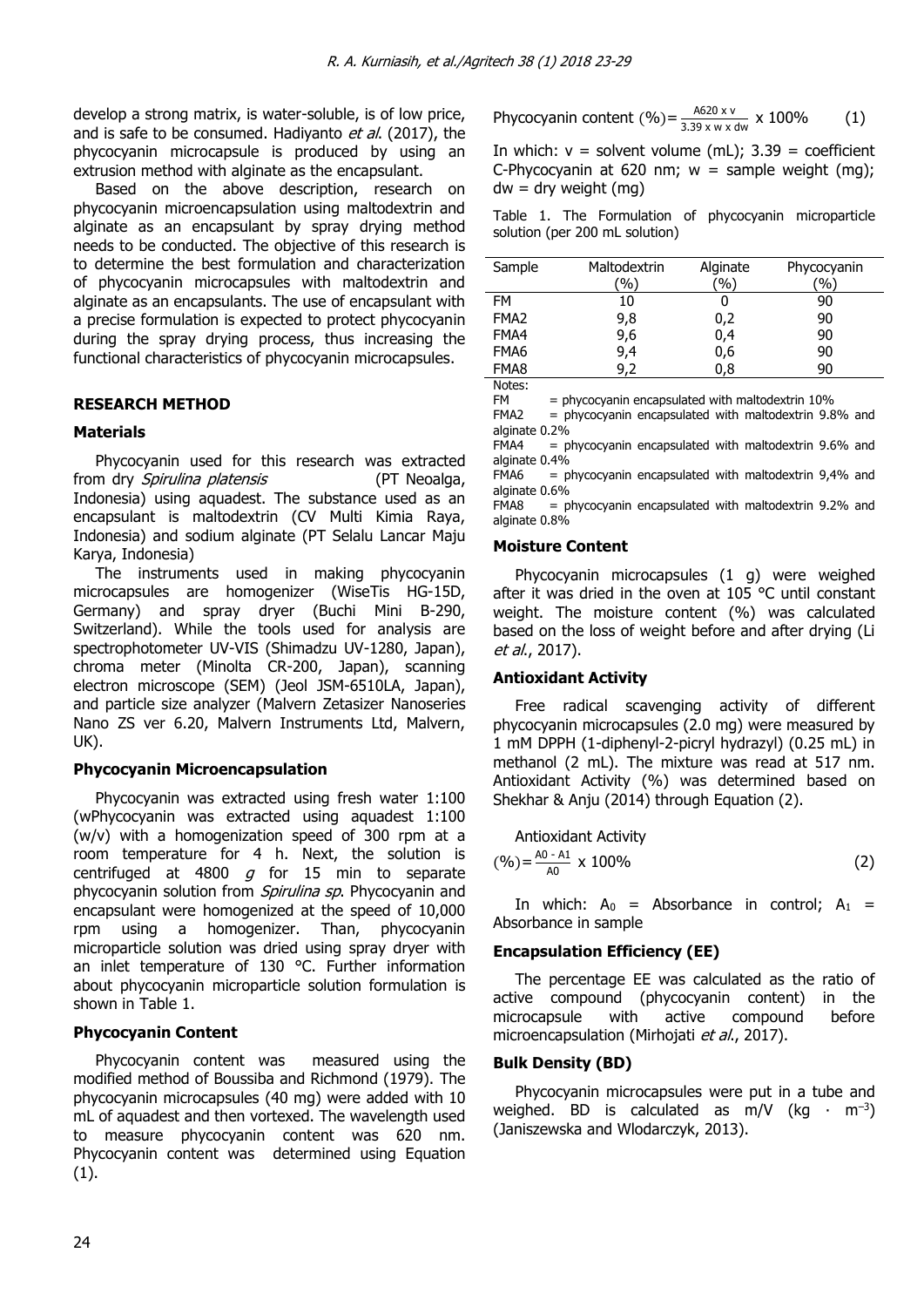## **Colour**

The colour of phycocyanin microcapsules were measured using chroma meter.  $L^*$  is brightness,  $a^*$  and  $b^*$  show color in which  $-a^*$  is greenish and  $+a^*$  is reddish,  $-b^*$  is bluish and  $+b^*$  is vellowish (Ravichandran et al., 2014).

### **Particle Size Distribution**

Phycocyanin microcapsules were dispersed in hexane using ultrasonic waves for 2 min and then particle size distribution was directly determined using Dynamic Light Scattering (Parrarud and Pranee, 2010).

#### **Morphological Observation**

Phycocyanin microcapsule's morphology was observed using modified method of Venil et al. (2016), in which the sample was coated with gold and then observed using an SEM at 5,000 magnification and 20 kV voltage.

#### **Data Analysis**

Results were analyzed with SPSS version 17 (International Business Machines Corporation, USA) using one-way analysis of variance (ANOVA), followed by Duncan's multiple range test comparisons among means. Significance was defined at p< 0.05.

## **RESULTS AND DISCUSSION**

## **Phycocyanin Content**

The result shows that the phycocyanin content of FM is lower than FMA (Table 2). There showed that more phycocyanin is trapped using maltodextrin-alginate than using maltodextrin alone. Novianty et al. (2015) stated that the use of alginate up to 1% concentration combined with maltodextrin as an encapsulant can protect phenol compound on liquid smoke during spray drying with an inlet temperature of 130 °C. According to Hadiyanto et al. (2017), alginate has capabilities of cross-linking formation with polymer bonds, thus increasing its ability to trap a compound.

Phycocyanin microcapsule with maltodextrin-alginate as an encapsulant produced by this research has phycocyanin content between 2.05  $\pm$  0.03 (%) to 2.42  $\pm$ 0.10 (%). Earlier research (Dewi et al., 2016) showed that the use of 2 types of encapsulant (maltodextrincarrageenan) is more effective in trapping and protecting phycocyanin than the use of maltodextrin alone as an encapsulant. Phycocyanin microcapsule with maltodextrin-carrageenan (carrageenan concentration between 0.25% and 1.0%) as an encapsulant has phycocyanin content between  $0.71 \pm 0.04$  (%) to 2.83  $\pm$ 0.07 (%).

The increase of alginate concentration of up to 0.6% and combination with maltodextrin cause increase phycocyanin content in microcapsule (Table 2), that is,  $2.37 \pm 0.05$  (%). This is suspected as due to the

increase of emulsion stability, correlated with the increase of alginate concentration. The characteristics of microcapsule can be influenced by emulsion stability, amount of solids, viscosity, particle size, encapsulant type, and microencapsulation method (Martins et al., 2014; Wilkowska et al., 2016).

At 0.8% alginate concentration, more of the phycocyanin produced sticks to the chamber and cyclone walls during the spray drying process.This is probably due to the fact that an increase of encapsulant concentration causes an increase of glass transition temperature, thus causing an unsuitable use of the inlet temperature. Sormoli et al. (2012) reported that glass transition temperature increases along with the increase of encapsulant concentration, which relates with the increase of polymer bond between the types of encapsulant used in lactose drying using spray dryer. Marcela et al. (2016) explained that the increase of alginate ratio as an encapsulant and the use of low inlet temperature cause more particles sticky to the walls of the spray dryer's chamber and the particles cannot be removed.

#### **Moisture Content**

Differences in alginate concentration as an encapsulant cause significantly difference the moisture content of phycocyanin microcapsule (Table 2). The moisture content of phycocyanin microcapsule produced in this research is between 2.97±0,07 (%) to 3.35±0.18 (%). The higher of the alginate concentration can increase the moisture content of phycocyanin microcapsule. The moisture content of microcapsule is also influenced by the type and composition of encapsulant which can hinder evaporation. The increase of encapsulant composition that is not accompanied with inlet temperature increase can cause low evaporation rate (Sormoli et al., 2012; Marcela et al., 2016). Different result had been reported by Fazaeli et al. (2012), the moisture content of microcapsules was decreased with addition of encapsulant concentration. These results could be explained that additional concentration of encapsulant caused an increase in total solids and a reduction in total moisture for evaporation.

#### **Antioxidant Activity**

The research results show that the higher the concentration of alginate used as an encapsulant along with maltodextrin can increase antioxidant activity of phycocyanin microcapsules (Table 2). The increase of antioxidant activity is correlated with the amount of active compound that can be encapsulated (Bakowska-Barczak and Kolodziejczyk, 2011). Similar findings result had been reported by Dewi et al. (2016), that the high level of phycocyanin content causes an increase in antioxidant activity of phycocyanin microcapsules.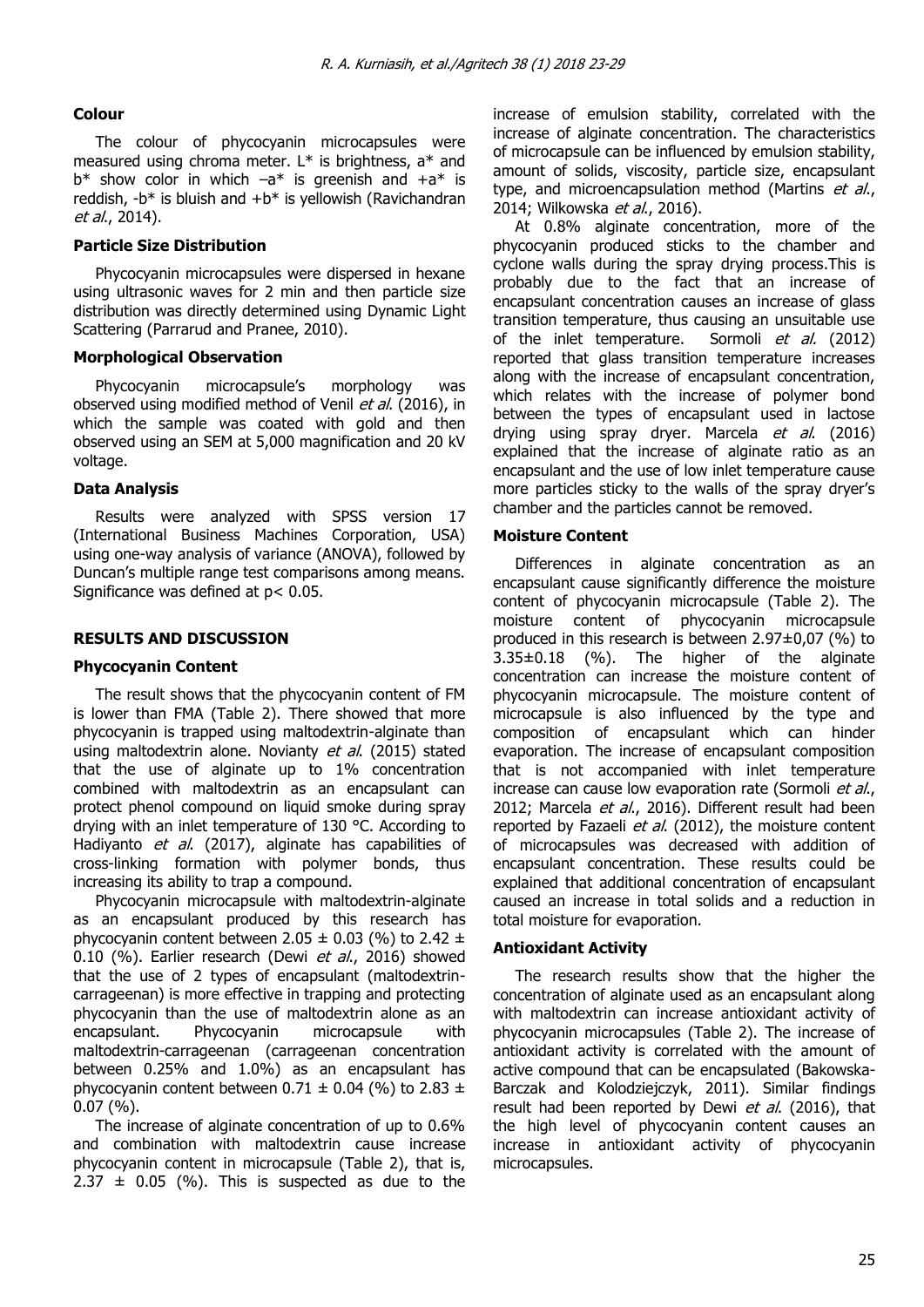The increase of alginate concentration used as an encapsulant can increase antioxidant activity of phycocyanin microcapsules. The same result is also shown by Hadiyanto  $et$  al. (2017) that the use of alginate with a higher concentration can increase antioxidant activity and reduce IC<sub>50</sub> value of phycocyanin microcapsules.

## **Encapsulation Efficiency (EE)**

EE is defined the amount of phycocyanin that can be encapsulated. The lowest EE value is found in FM, that is, 29.74±0.30 (%) and the highest EE value is found in FMA6, that is,  $40.74\pm0.86$  (%) (Table 2). This is closely related with phycocyanin content found in phycocyanin microcapsule, in which the higher content of phycocyanin is found in phycocyanin encapsulated using maltodextrin-alginate as contrasted to maltodextrin alone. The type of encapsulant play role in effectively protecting the active compound from the effect of high temperature during spray drying. The type and concentration of the encapsulant can affect the encapsulation efficiency of microcapsules (Murali et al., 2014; Mirhojati et al., 2017). Shinde and Nagarsenker (2011) explained that microencapsulation is considered successful if the powder produced contains the active compound with maximum retention.

Based on the research, the increase of alginate concentration of up to 0.6% can cause an increase of the EE of phycocyanin microcapsules. The increase of alginate concentration also causes the thickening of phycocyanin microparticle solution. According to Pitchaon et al. (2013), the high viscosity and thickness of the solution contribute to the reduced microparticle porosity. The high microparticle solution viscosity can also prevent active solution diffusion to microparticle surface. But in this research, the alginate concentration increase of 0.8% produces phycocyanin microcapsule with EE value that is not significantly different with an alginate concentration of 0.6%. However, a certain alginate concentration (maximum) can cause the formation of a more solid network with smaller pores, thus less active compound is trapped in the pores (Sevda and Rodrigues, 2011; Soliman et al., 2013).

## **Bulk Density**

Table 3 shows that an increase of alginate concentration as an encapsulant can cause significantly increase the bulk density of phycocyanin microcapsules. There is between  $0.56\pm0.01$  kg ⋅ m<sup>-3</sup> and  $0.86\pm0.02$  kg ∙ m–<sup>3</sup> . According to the observed by Janiszewska and Wlodarczyk (2013), the bulk density value is closely related with the moisture content of phycocyanin microcapsules. The type and composition of the encapsulant can influence evaporation rates, which influences the weight of each phycocyanin microcapsule particles (Fazaeli et al., 2012).

Bulk density is also influenced by the particle size of phycocyanin microcapsules. Caparino et al. (2012) explained that bulk density can increase due to the decrease of particle size. Small size particles provide wider surface contact area per volume unit. Based on this research, phycocyanin microcapsule encapsulated using maltodextrin-alginate has more nanometer-sized particles than phycocyanin microcapsule encapsulated using maltodextrin alone.

## **Colour**

The use of alginate with maltodextrin as an encapsulant can cause a decrease in L value and an increase of (-)b value (Table 3). Thus, the phycocyanin encapsulated using maltodextrin-alginate has more dark and blue colour. The blue colour produced from phycocyanin microcapsule is related with the phycocyanin content. The intensity of blue colour increased with increasing phycocyanin content (Sedjati et al, 2012). The color of phycocyanin microcapsule produced is also influenced by the type of encapsulant and the drying condition. Based on the previous research (Dewi et al., 2017), phycocyanin microcapsule with different encapsulant types (maltodextrin, maltodextrin-alginate, and maltodextrin-carrageenan) have different brightness (L) values. The (L) value from the highest to the lowest is as follows, phycocyanin microcapsule with maltodextrin-carrageenan, with maltodextrin-alginate, and with maltodextrin alone as an encapsulant. This is probably caused by the browning reaction of maltodextrin during the drying process, which influences the final color of the sproduct.

## **Particle Size Distribution**

Based on particle size distribution analysis, the particle size of phycocyanin microcapsules with maltodextrin as an encapsulant has the following distribution: 82.8% sized 1,853 nm and 17.2% sized 181.4 nm. While phycocyanin microcapsules with

Table 2. Characterization of phycocyanin microcapsule with different alginate concentrations

| Sample           | Phycocyanin content (%)      | Moisture content (%)          | Antioxidant activity (%)       | Encapsulation Efficiency (%)  |
|------------------|------------------------------|-------------------------------|--------------------------------|-------------------------------|
| FM               | 1.74±0.02ª                   | $2.97 \pm 0.07$ <sup>a</sup>  | 53.46 $\pm$ 2.73 <sup>a</sup>  | $29.74 \pm 0.30$ <sup>a</sup> |
| FMA <sub>2</sub> | $2.05 \pm 0.03^b$            | $3.20 \pm 0.17$ <sup>ab</sup> | 56.88 $\pm$ 0.79 <sup>b</sup>  | $35.08 \pm 0.52^{\circ}$      |
| FMA4             | $2.20 \pm 0.06$ <sup>c</sup> | $3.25 \pm 0.16^{ab}$          | 59.19 $\pm$ 1.16 <sup>bc</sup> | $37.69 \pm 1.03^b$            |
| FMA6             | $2.37 \pm 0.05$ <sup>d</sup> | $3.35 \pm 0.18^b$             | 60.94±0.32 <sup>cd</sup>       | $40.74 \pm 0.86$ c            |
| FMA8             | $2.42 \pm 0.10$ <sup>d</sup> | $3.41 \pm 0.20^{\circ}$       | $62.12 \pm 0.79$ <sup>d</sup>  | $41.42 \pm 1.73$ <sup>c</sup> |
|                  |                              |                               |                                |                               |

Notes:

Different superscripts in the same columns show significantly different value at level of α=0.05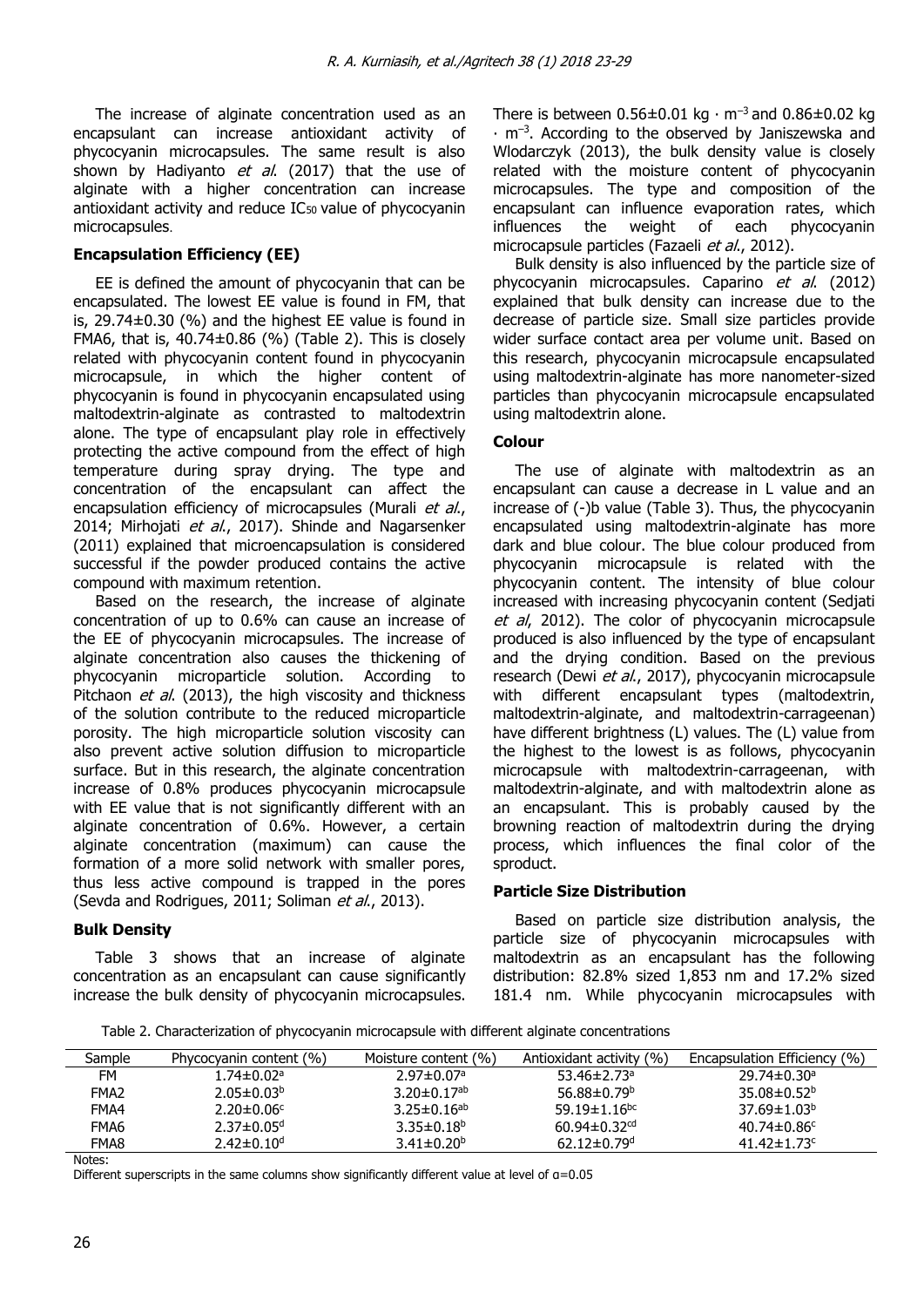maltodextrin and alginate 0.6% as an encapsulant has 52.5% sized 3,104 nm, 41.9% sized 688.1 nm, and 5.7% sized 104.2 nm (Fig. 1). The different sizes of phycocyanin microcapsules are influenced by encapsulation method, type of encapsulant, and ratio between encapsulant and active compound (Mirhojati et al., 2017).



Figure 1. Distribution of phycocyanin microcapsule particle size a) Maltodextrin as encapsulant. b) Maltodextrin-alginate 0.6% as encapsulant

Use of maltodextrin-alginate as an encapsulant can produce phycocyanin microcapsules with bigger size than phycocyanin microcapsules encapsulated using maltodextrin alone. Briones and Sato (2010) explained that the increase of microcapsule particle size is related to the number of active compounds that can be encapsulated. Carvalho et al. (2014) added that bigger microcapsule particle size is also caused by the use of more than one types of the encapsulant, thus creating two or more layers that cover the active compound.

#### **Morphological Observation**

Figure 2 shows that the phycocyanin microcapsules with maltodextrin-alginate as an encapsulant have a spherical shape than phycocyanin microcapsules with maltodextrin as an encapsulant, which has a rather irregular shape, wrinkled and with the wavy surface (Fig. 2). According to Harris et al. (2011), microcapsules with the wrinkled and wavy surface are caused by the rapid solvent evaporation during the spray drying process. Najafi et al. (2011) added that the differences in microcapsule morphology are influenced by the atomization and the drying condition.





Figure 2. Morphological observation of phycocyanin microcapsules. a) Maltodextrin as an encapsulant. b) Maltodextrin and alginate 0.6% as an encapsulant.

Phycocyanin encapsulated using maltodextrin alone produces microcapsules that are more fragile (cracked) (Fig. 2a). Meanwhile, no cracks are found on phycocyanin microcapsule with 0.6% maltodextrinalginate as an encapsulant (Fig. 2b). This is because of the mannuronic acid and guluronic acid content found in alginate which can influence the ability to form a gel. Fertah et al. (2017) stated that alginate with a higher ratio of mannuronic and guluronic acids can increase its ability to develop stable and strong gel. The same result was also shown by Dewi et al. (2016), phycocyanin encapsulated using maltodextrincarrageenan produce whole microcapsules without

Table 3. Results of bulk density measurement and phycocyanin microcapsule colors with different alginate concentration

| Sample           | <i>Bulk density</i> (kg · m <sup>-3</sup> ) |                               | a*                             | h*                             |
|------------------|---------------------------------------------|-------------------------------|--------------------------------|--------------------------------|
| FM               | $0.56 \pm 0.01$ <sup>a</sup>                | $70.18 \pm 0.14$ <sup>a</sup> | $-4.47 \pm 0.13$ <sup>ac</sup> | $-8.91 \pm 0.03$ <sup>a</sup>  |
| FMA <sub>2</sub> | $0.64 \pm 0.01$ <sup>b</sup>                | 72.44±0.29 <sup>b</sup>       | $-4.24 \pm 0.07^{\rm b}$       | $-9.38 \pm 0.20^{\circ}$       |
| FMA4             | $0.67 \pm 0.02^b$                           | 77.30±0.40 <sup>c</sup>       | $-4.36 \pm 0.02$ <sup>ab</sup> | $-10.47 \pm 0.02$ <sup>c</sup> |
| FMA6             | $0.70 \pm 0.01$ <sup>c</sup>                | $68.64 \pm 0.19$ <sup>d</sup> | $-4.22 \pm 0.03^b$             | $-11.22 \pm 0.03$ <sup>d</sup> |
| FMA8             | $0.86 \pm 0.02$ <sup>d</sup>                | $66.73 \pm 0.25$ <sup>e</sup> | $-4.54 \pm 0.07$               | $-12.30 \pm 0.02$ <sup>e</sup> |

Remarks:

Different superscripts in the same columns show significantly different value at  $p < 0.05$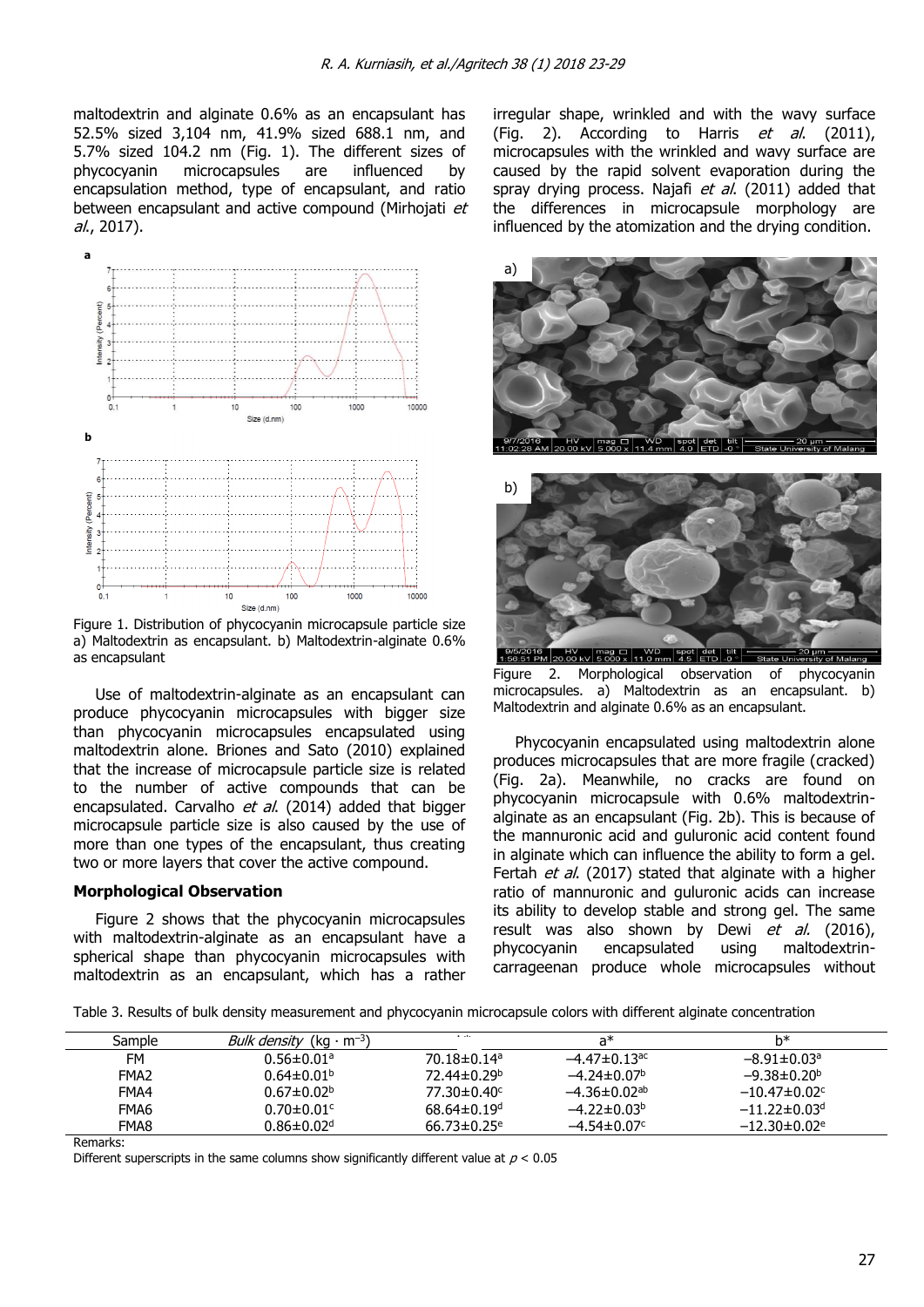cracks as the result of interaction between maltodextrin and carrageenan which forms a stable complex polyelectrolyte. This is an advantage because microcapsules have low permeability against gas, and can increase protection and retention towards the active compound being encapsulated.

### **CONCULUSION**

The higher concentration of alginate combined with maltodextrin as an encapsulant will increase moisture content, bulk density, and particle size of phycocyanin microcapsules. With a formulation of 9.4% maltodextrin, 0.6% alginate, and 90% phycocyanin extract, we can produce phycocyanin microcapsules with the best characteristics, namely phycocyanin content, the efficiency of encapsulation, the highest bluish colour, a rounder shape and solidity without cracks of particles. This shows that the use of maltodextrin combine with alginate can protect phycocyanin during spray drying process.

#### **ACKNOWLEDGEMENT**

The writer wishes to thank Diponegoro University that has funded this research, based on the Research Execution Assignment Letter No.: 1050- 24/UN7.5.1/PG/2016, 15<sup>th</sup> April 2016.

#### **REFERENCES**

- Bakowska-Barczak, A.M. & Kolodziejczyk, P.P. (2011). Black currant polyphenols: their storage stability and microencapsulation. Industrial Crops and Products. 34. https://doi.org/10.1016/j.indcrop.2010.10.002.
- Boussiba, S., & Richmond, A.E. (1979). Isolation and characterization of phycocyanins from the blue-green alga Spirulina platensis. Archives of Microbiology, 120. https://doi.org/ [10.1007/BF00409102.](http://dx.doi.org/10.1007/BF00409102)
- Briones, A.V., & Sato, T. (2010). Encapsulation of glucose oxidase (GOD) in polyelectrolyte complexes of chitosancarrageenan. Reactive & Functional Polymers, 70. [https://doi.org/10.1016/j.reactfunctpolym.2009.09.009.](https://doi.org/10.1016/j.reactfunctpolym.2009.09.009)
- Cakrawati, D. & Handayani, M.N. (2017). Microencapsulation of limonin from orange juice waste using maltodextrin. IOP Conf. Series: Materials Science and Engineering, 180. http://doi.org/10.1088/1757-899X/180/1/012096.
- Caparino, O., Tang. J., Nindo, C. I., Sablani, S. S., Powers, J. R., & Fellman, J. K. (2012). Effect of drying methods on the physical properties and microstructures of mango (Philippine 'Carabao' var.) powder. Journal of Food Engineering, 2008. The state of the state of the state of the state of the state of the state of the state of the state of the state of the state of the state of the state of the state of the state of the state of the stat

[https://doi.org/10.1016/j.jfoodeng.2012.01.010.](https://doi.org/10.1016/j.jfoodeng.2012.01.010)

- Carvajal, M.X.Q., Diaz, B.H.C., Torres, L.S.M., Perez, J.J.C., Beltran, L.A., Aparicio, A.J., & Lopez, G.F.G. (2010). Nanoencapsulation: a new trend in food engineering processing. Food Engineering Reviews, 2. https://doi.org/10.1007/s12393-009-9012-6.
- Carvalho, A.G.S., Silva, V.M., & Hubinger, M.D. (2014). Microencapsulation by spray drying of emulsified green coffee oil with two-layered membranes. Food Research International, 61. [https://doi.org/10.1016/j.foodres.2013.08.012.](https://doi.org/10.1016/j.foodres.2013.08.012)
- Chavarri, M., Maranon, I., Ares, R., Ibanez, F.C., Marzo, F., & Villaran, M.C. (2010). Microencapsulation of a probiotic and prebiotic in alginate-chitosan capsules improves survival in simulated gastro-intestinal conditions. *Int. J.* Food Microbiol, 142. [https://doi.org/10.1016/j.ijfoodmicro.2010.06.022.](https://doi.org/10.1016/j.ijfoodmicro.2010.06.022)
- Dewi, E.N., Purnamayati, L., & Kurniasih, R.A. (2016). Antioxidant activities of phycocyanin microcapsules using maltodextrin and carrageenan as coating materials. Jurnal Teknologi, 78. [https://doi.org/10.11113/jt.v78.8151.](https://doi.org/10.11113/jt.v78.8151)
- Dewi, E.N., Purnamayati, L., & Kurniasih, R.A. (2017). Physical characteristics of phycocyanin from spirulina microcapsules using different coating materials with freeze drying method. IOP Conf. Series: Earth and Environmental Science, 55. [https://doi.org/10.1088/1755-](https://doi.org/10.1088/1755-1315/55/1/012060) [1315/55/1/012060.](https://doi.org/10.1088/1755-1315/55/1/012060)
- Duangsee, R., Phoopat, N., & Ningsanond, S. (2009). Phycocyanin extraction from Spirulina platensis and extract stability under various pH and temperature. Asian<br>Journal of Food and Agro-Industry, 2. Journal of Food and Agro-Industry, 2. https://www.cabdirect.org/cabdirect/abstract/201033035 67.
- Fang, Z. and Bhandari, B. (2011). Effect of spray drying and storage on the stability of bayberry polyphenols. Food Chemistry, 229. [https://doi.org/10.1016/j.foodchem.2011.05.093.](https://doi.org/10.1016/j.foodchem.2011.05.093)
- Fazaeli, M., Emam-Djomeh, Z., Kalbasi Ashtari, A., & Omid, M. (2012). Effect of spray drying conditions and feed composition on the physical properties of black mulberry juice powder. Food Bioproducts Processing, 90. [https://doi.org/10.1016/j.fbp.2012.04.006.](https://doi.org/10.1016/j.fbp.2012.04.006)
- Fertah, M., Belfkira, A., Dahmane, E., Taourirte, M., & Brouillette, F. (2017). Extraction and characterization of sodium alginate from Moroccan Laminaria digitata brown seaweed. Arabian Journal of Chemistry, 10. [https://doi.org/10.1016/j.arabjc.2014.05.003.](https://doi.org/10.1016/j.arabjc.2014.05.003)
- Hadiyanto, Suzery, M., Setyawan, D., Majid, D., & Sutanto, H. (2017). Encapsulation of phycocyanin-alginate for high stability and antioxidant activity. IOP Conf. Series: Earth and Environmental Science, 55. https://doi.org/10.1088/1755-1315/55/1/012030.
- Harris, R., Lecumberri, E., Mateos-Aparicio, I., Mengibar, M., & Heras, M. (2011). Chitosan nanoparticles and microspheres for the encapsulation of natural antioxidant extracted from Ilex paraguariensis. Carbohydrate Polymers, 84.

[https://doi.org/10.1016/j.carbpol.2010.07.003.](https://doi.org/10.1016/j.carbpol.2010.07.003)

- Hermanto, R.F., Khasanah, L.U., Kawiji, Atmaka, W., Manuhara, G.J., & Utami, R. (2016). Physical characteristics of cinnamon oil microcapsule. IOP Conf. Series: Materials Science and Engineering, 107. http://doi.org/10.1088/1757-899X/107/1/012064.
- Janiszewska, E. & Wlodarczyk, J. 2013. Influence of spary drying conditions on beetroot pigments retention after microencapsulation process. Acta Agrophysica, 20. http://www.acta-agrophysica.org/en/artykul/198.
- Jensen, G.S., Drapeau, C., Lenninger, M., & Benson, K.F. (2016). Clinical safety of a high dose of phycocyaninenriched aqueous extract from Arthrospira (Spirulina) platensis: results from a randomized, double-blind, placebo-controlled study with a focus on anticoagulant activity and platelet activation. Journal of Medicinal Food, 19. https://doi.org/10.1089/jmf.2015.0143.